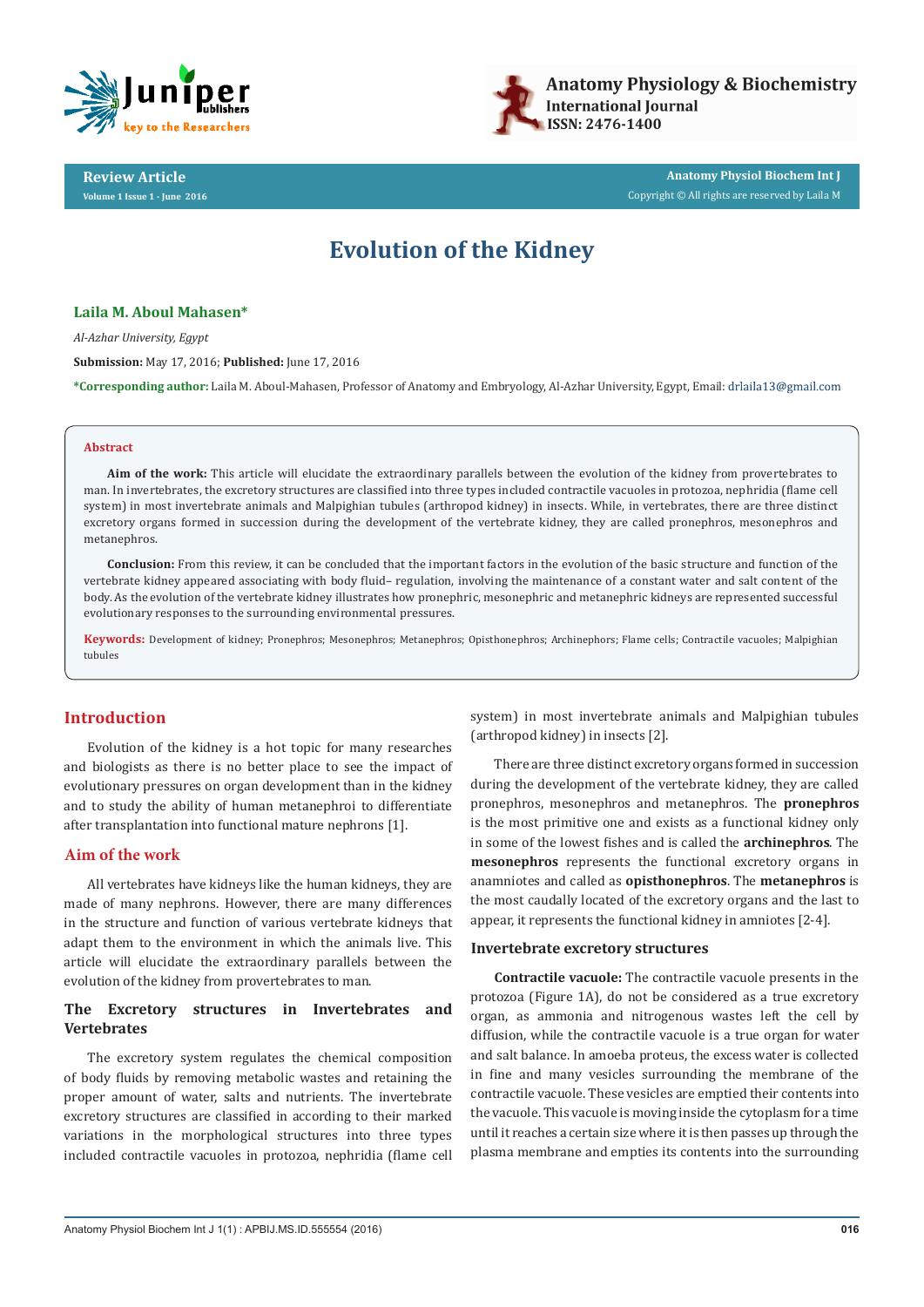medium through a small pore in the plasma membrane. When the water is expelled from it, it starts to refill immediately [2].

**Nephridia (Flame cell system):** In most of the invertebrates, excretory organs are called nephridia or nephridial tubules. There are two types of nephridia, the first is protonephridium and the second is metanephridium. **The protonephridium** had a blind tubule system, it is present in many invertebrates such as flatworms. At the end of each blind tubule of the nephridium is a ciliated flame cell (Figure 1B). The fluid enters the system through the flame cells and then passes down through the tubule where some ions and molecules are reabsorbed. The wastes are expelled outside through excretory pores on the body surface [2-4]. **The metanephridium** or called true nephridium has an open tubule system which is surrounding by a vascular network. It is present in some invertebrate such as the earthworm. In the earthworm, each nephridial tubule occupies two adjacent segments. The tubule is connected to the coelom at one end by a ciliated funnel, or **nephrostome**, and at the other end is opened to the exterior by an excretory pore called **nephridipore**.

In amphioxus (primitive chordates), there is a series of excretory tubules opened into the atrium or pericardial space. Each lies on the outer dorsal side of the secondary gill bar. They were apparently of ectodermal origin, has no connection with the coelom and are composed of numerous flame cells called "**solenocytes**" which collected wastes. The solenocytes are attached to the walls of blood vessels and are bathed by coelomic fluid. Those belonging to a given tubule entered a common excretory canal, which in turn is opened into the atrium through a small excretory pore, is called a nephridipore [2,3].

**Malpighian tubules (Arthropod kidney):** The insects have a special excretory system which is formed of Malpighian tubules and rectal glands (Figure 1C). The Malpighian tubules are thin, delicate, convoluted and blind. They have no blood supply. The body fluids are drawn into the tubules by osmosis due to the large concentrations of potassium inside these tubules, and then the body fluids are passed back into the body and reabsorbed by the rectal glands. While the nitrogenous wastes emptied into the insect's gut. This excretory system conserved water and is suitable for insects which lived in a dry environment [2] (Figure 1).



#### **Evolution of the vertebrate kidney**

Evolution of the vertebrates is a fascinating story viewed in terms of the external osmotic environment in which various classes evolved. Fresh water, marine and terrestrial habitats possessed different problems for the maintenance of internal water balance and the excretion of nitrogenous wastes. The evolution of the kidney in vertebrates illustrates how pronephric, mesonephric and metanephric kidney, represent successful evolutionary responses to these environmental pressures. So many variations in the evolution of the kidney are correlated with these environmental factors. Variations in the structure of the vertebrate kidney from fish to man are primarily in the nature of alterations in number, complexity, arrangement and location of the kidney tubules [5,6].

**Embryological origin:** The kidney in all vertebrate is originated from the intermediate mesoderm. The mesoderm which will form the kidney was called nephrogenic mesoderm. The kidney as a whole is made up of two elements, the kidney duct and the kidney tubules. The kidney tubules called nephrons, they are evolutionary modifications of the nephridia and they are the kidney's functional units. The development of the kidney is somewhat complex in that two or three different kidneys (depending on species) formed in temporal and spatial sequence. The first, most anterior and largest to develop is the pronenphric kidney. The second kidney to form is the mesonephric kidney. In birds, reptiles and mammals, a third kidney developed posterior to the mesonephros, called the metanephric kidney [3-6].

**Effect of environment on the nephron structure and function:** The components of the nephron in higher vertebrates and man are the glomerulus, the Bowman's capsule, the proximal convoluted tubule, the loop of Henle and the distal convoluted tubule. The glomerulus filters the blood. The Bowman's capsule also filters the blood and their cells (podocytes) prevent the passage of the large molecules as blood proteins and blood cells to the Bowman's space. The proximal convoluted tubule reabsorbs water, salts, glucose and amino acids. Loop of Henle reabsorbs water and small molecules. The distal convoluted tubule secretes  $H_2$  ions, potassium and certain drugs [5,6].

However, there are three types of nephrons in different species of vertebrates. The first type is presumably the most primitive, found in amphibians, fresh water, bony fishes and elasmobranches, there is a renal corpuscle of good size and hence a high water output. The second type was that found in many marine teleosts and in reptiles, the corpuscle is small or absent with shortening of the renal tubule, hence increases salt excretion and water conservation (water output is low). The third type is seen in mammals and in a less extreme form, in birds. The glomerulus is large, but there is interjected into the middle of the convoluted tubule, a long slim extra- segment, the loop of Henle. This slim segment appeared to be a powerful resorption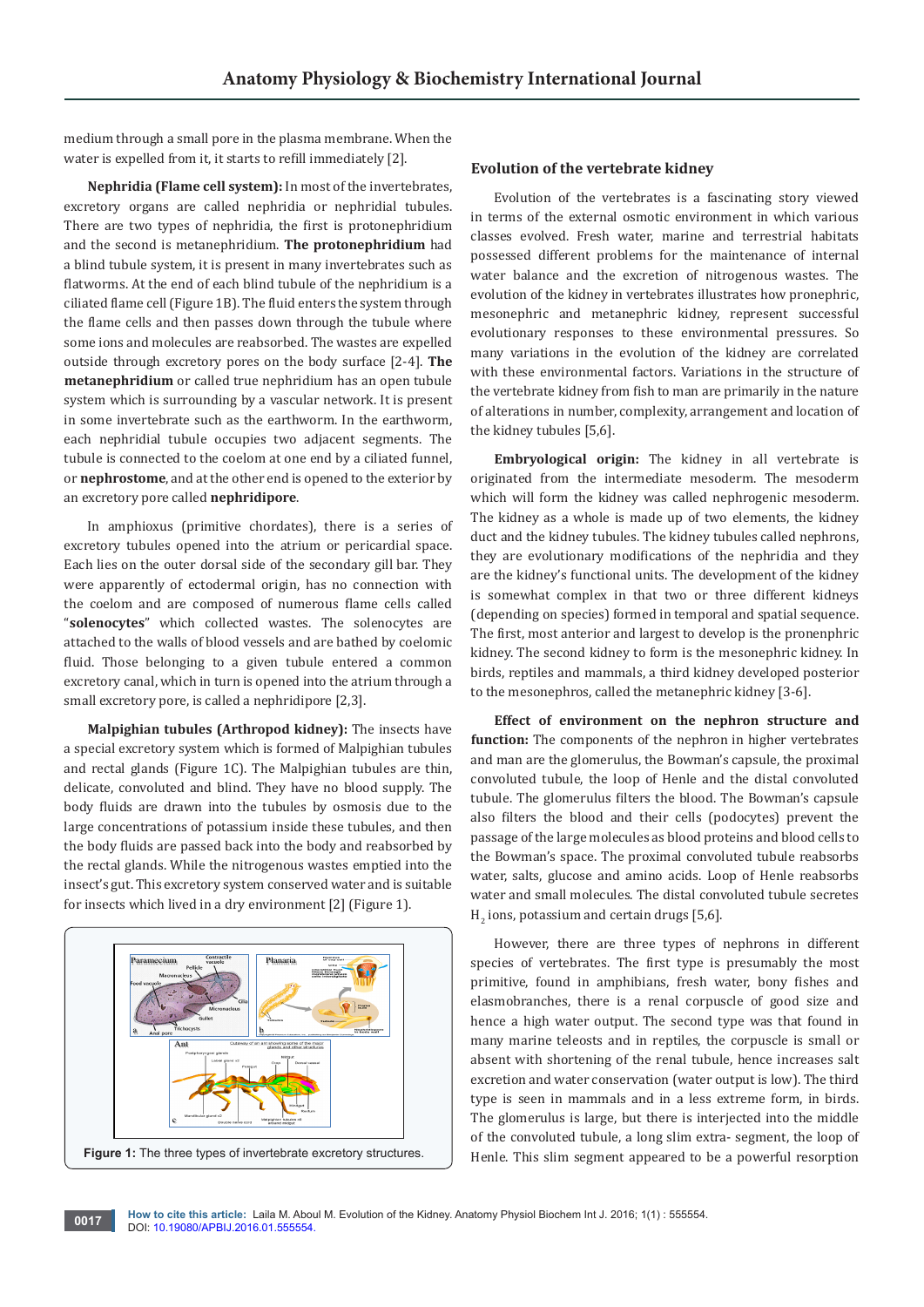of water, hence despite a plentiful output at glomerulus, relatively little water reached the bladder [5]. The distribution of the three types of nephrons among vertebrates is correlated with the environmental factors. These variations can be explained as followed:

I.The first type is present in early fresh water vertebrates. Such an animal lived in a medium more dilute than its own fluids and hence is in danger for overdilution of these fluids by osmosis through the surface of the body and of the gut. To prevent this, large amount of water should be eliminated and this is afforded by the presence of a large corpuscle.

II. The second type is present in marine teleosts where high salinity of the surrounding medium is present. In this type, water should be conserved and much salt eliminated. So the glomeruli are frequently reduced or absent. The aglomerular kidney is present in seahorses and pipefishes [7]. So water output consequently reduced, further salts and wastes are excreted by the cells of the gills membranes and rectal glands as well as by the kidneys. The terrestrial vertebrates, lived in a dry environment have the same problems as a marine fish, water should be conserved. In modern reptiles, this is accomplished by reduction in size of the renal corpuscles with a consequent decrease in water output.

III. The third type is present in birds and mammals. These animals developed a different method of conservation of water. There is a normal glomerulus of large size and consequent high water output. The complex tubule and the presence of loop of Henle result in absorption of much of the water, the product is a relatively concentrated urine [5,6].





**Archinephors:** The primitive vertebrates possess an excretory organ which is referred to as an archinephros or holonephros. This is consisted of a pair of archinephric ducts located on the dorsal side of the body cavity and is extending the length of the coelom. Each duct is joined by a series of segmentally arranged tubules, one pair of tubules to a segment. At its other end, the tubule is opened into the coelom by a ciliated, funnelshaped, peritoneal opening called the nephrostome. Also another

structure formed in connection with each tubule, it was also called external glomerulus, a small knot or cluster of capillaries interposed within the course of an arteriole and located in close proximity to the nephrostome. Tissue fluids, exuded at the glomeruli, are passed in the coelom and hence the nephrostomes into the kidney tubules and finally through the archinephric ducts to the outside [8].

**The Anamniote kidney:** The developing kidney in an amniotes differentiated in two stages: pronephros and opisthonephros.

**Pronephros:** The pronephros is actually consisted of a varying number of anteriorly located pronephric tubules together with a pair of archinephric ducts duct (which called here pronephric duct). The tubules and ducts lay in the dorsolateral mesoderm on either side of the mesentry that supported the gut. The tubules were segmentally arranged, connected with the near pronephric duct at its anterior end. The outer end of the tubules opens into the coelom by means of nephrostomes. The nephrostome and the part of the tubule near it are ciliated. Most forms are possessed internal glomeruli. These are knots of interarterial capillaries, each surrounded by a double wall structure called Bowman's capsule, the two together are known as renal or Malpighian corpuscle. Sometimes, several glomeruli united to form a large glomus. In some cases, pronephric tubules expanded so as to form pronephric chambers or one large pronephric chamber. The pronephros was degenerated soon after it have been formed [2,3,5,6].

**Opisthonephros:** Since the pronephros in most cases is a transient structure, the opisthonephros is served as the adult kidney in lampreys, most fishes and amphibians. In many accounts, the term mesonephros is used in describing what they are here calling the opisthonephros. Biologists have realized that the opisthonephros of cyclostomes, fishes and amphibians is not quite comparable to the mesonephros of embryonic amniotes even though the two are structurally similar in many ways.

It is important to mention that the opisthonephros of anamniotes actually extended over a region which in amniotes would form the mesonephros and metanephros . In forms possessed an opisthonephros, there is a general tendency toward a concentration of kidney tubules toward the posterior end of the organ. The anterior portion frequently losses its significance as an excretory organs and in the male, may became part of the reproductive system. Furthermore, the connection of the kidney tubules with the coelom is lost in most case and the presence of renal corpuscles with internal glomeruli being typical [6,8].

# **Structure of the opisthonephros**

Each tubule differentiated into a narrow neck at the end of the renal corpuscle, followed in turn by secretory and collecting portions. The collecting portion connected with the archinephric duct. The secretory part of the tubule forms two loops named the proximal and distal convoluted segments or tubules [3,9].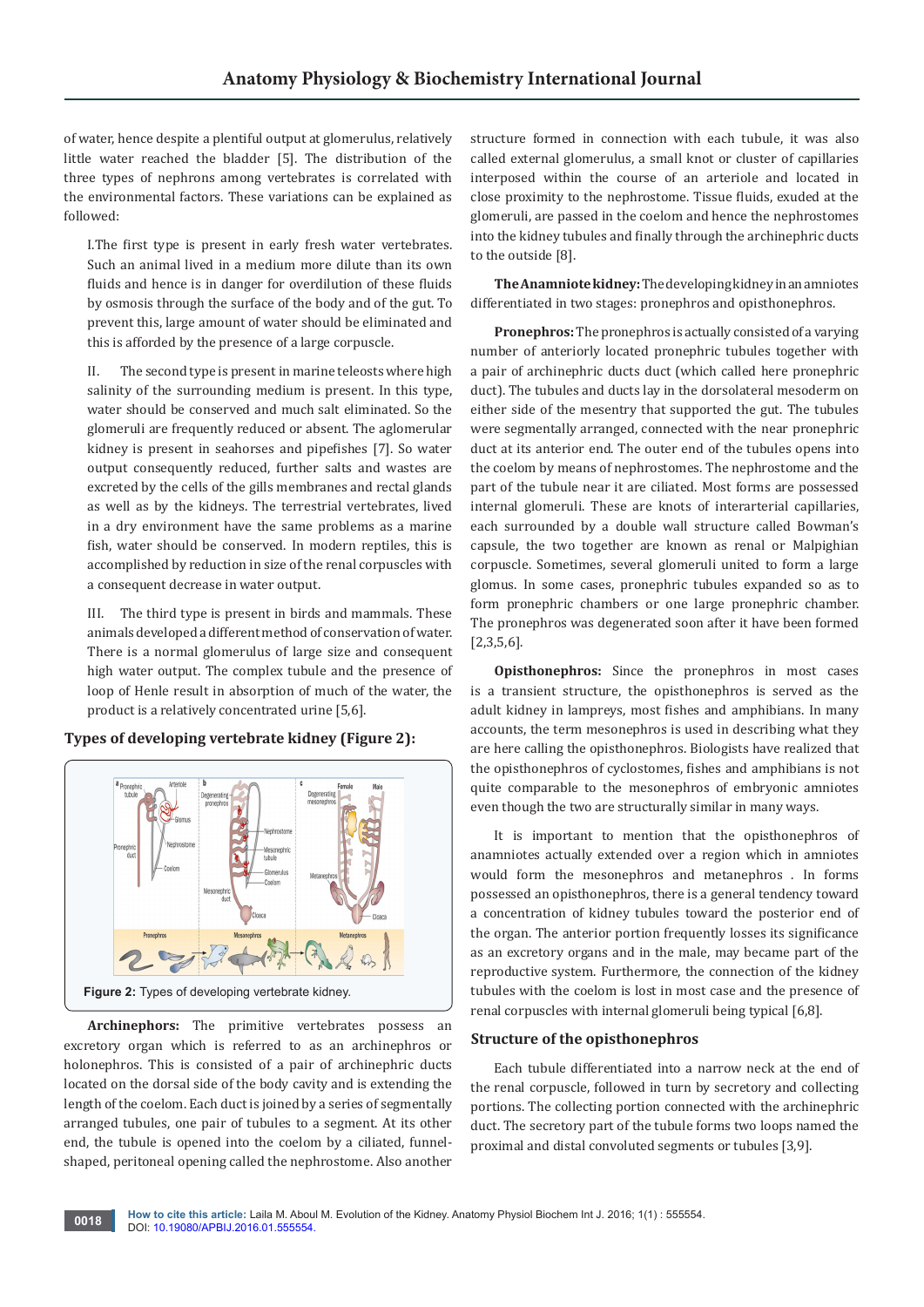## **The Amniote kidney**

In reptiles, birds and mammals including humans, three types of kidneys are recognized, pronephros, mesonephros and metanephros. These are appeared in succession during embryonic development, but only one, the mentanephros is persisted to become the functional adult kidney. Mesonephros and metanephros are actually represented different levels of the opisthonephros of the anamniotes, the metanephros being the equivalent of the posterior portion. In all forms, an anteriorly located pronephros is present during early stages of development, but it is soon degenerated and the more posterior mesonephros then is developed. The duct of the pronephros is persisted to become the duct of mesonephros. This is actually the same as the archinephric duct. The mesonephros is persisted for a time and then is degenerated. In the meantime, the metanephros developed from the region posterior to the mesonephros. Portions of the mesonephros persisted to contribute to the reproductive system in the male or to remain as mere vestigial structures, without any apparent function in female [10].

**Pronephros:** The pronephros in amniotes is formed in a manner similar to that of anamniotes. Segmentally arranged pronephric tubules appeared in the intermediate cell mass in some of the anterior segments of the body. They are first solid structures, but they soon are hollowed out, one end established a connection with the coelom. The tubules are appeared in succession in a cranio-caudal direction. A variable number of such tubules are formed in different species. **In the chick**, for example, 10 or 11 pronephric tubules are formed on each side from the  $5<sup>th</sup>$ to the  $15<sup>th</sup>$  or  $16<sup>th</sup>$  segment, the last tubule is enlarged caudally and established a connection with the cloaca. Thus, a long pronephric duct is formed, the anterior end of which is connected to a series of tubules with coelomic connections. The tubules soon are disappeared, in fact, the anterior tubules may degenerate before the posterior ones even formed. External glomeruli may or may not form. So, **in mammals**, pronephric tubules are appeared only as the merest of vestiges. Hence, the pronephric duct can scarcely be said to be formed as the result of fusion of tubules. Nevertheless, it is appeared in the nephrotome region, first as a solid cord which grow back to the cloaca , hollowing out to become a typical pronephric duct [4,10].

**Mesonephros:** The mesonephros of amniote embryos have essentially the same structure as the kidneys of fishes and amphibians except that nephrostomes are rudimentary in most birds and seldom appeared in mammals. **In embryonic chick**, the mesonephros reaches its peak of development at the  $11<sup>th</sup>$  day of incubation, halfway through embryonic life. **In mammals**, it reaches its peak earlier at the 9<sup>th</sup> week of gestation. In a human **fetus**, it is appeared after 4 weeks of embryonic life (20- somites stage). A wave of differentiation is occurred along the nephrogenic mesoderm, so that even before the last mesonephric tubules at the caudal end of the series has been formed, the earliest ones at the anterior end has been already involuted. The result is

that at peak development of the human mesonephros, there are about 30 functioning renal corpuscles, although as many as 80 have been formed by that time. The mesonephroi of various species of mammals differ in the number of mesonephric tubules formed. Those in man, cats and guinea pigs are relatively small as compared with the mesonephroi of rabbits [4,10].

**Fate of Mesonephros:** Although the mesonephros is basically an embryonic kidney in amniotes, it functions for a short time after birth in reptiles, monotremes and marsupials. In the meantime, a new kidney to be used by the amniotes the rest of life, the metanephros, is in the process of development. When the metanephros took over the functions of a kidney, the mesonephros involuted and only remenants remained after birth [10].

**Mesonephric remnants in adult amniotes:** Small remnants of the mesonephroi are remained in both sexes after the metanephroi involuted. In mammals, the remnants consisted of groups of blind tubules known as the paradidymis and the appendix of the epididymis located near the epididymis and as the epoophoron and paroophoron near the ovary. The mesonephric ducts remained as sperm ducts in male amniotes, but they are involuted in females and thus remained only as short, blind Gartner's ducts coursing in the mesentry of the oviducts [10,11].

**Function of mesonephric tubules:** The function of mesonephric tubules much like the nephrons of the adult kidney. A filtrate of blood from the glomerulus enters the capsule and flow into the tubule, where selective resorption of ions and other substances are occurred. A major difference between the mesonephric kidney and the permanent kidney of higher vertebrates is the relative inability of the mesonephros to concentrate urine. This is related to the elongated structure of the mesonephros and the absence of a well developed renal medulla, a structural adaptation of land animals to preserve water by concentrating it through an elaborate countercurrent exchange mechanism.

\*Such a fluid conserving mechanism was not needed by the embryo which lived in a bath of amniotic fluid, just as preservation of body water was not a problem for the mesonephric kidney of fishes and aquatic amphibians [10].

## **Metanephros**

The metanephros is found only in amniotes and human, is arising posterior to the mesonephros on each side and is more compact than the latter organ. It comes from a level which is corresponded to the most posterior portion of the opisthonephros of the anamniotes. The development of the metanephros begins with the appearance of a tiny bud-like outgrowth from the mesonephric duct just cephalic to the point where the duct opened into the cloaca. The outgrowth, is called the metanephric diverticulum. This diverticulum is pushed into the posterior portion of the intermediate mesoderm, which is condensed around the diverticulum like a cap to form the metanephric blastema.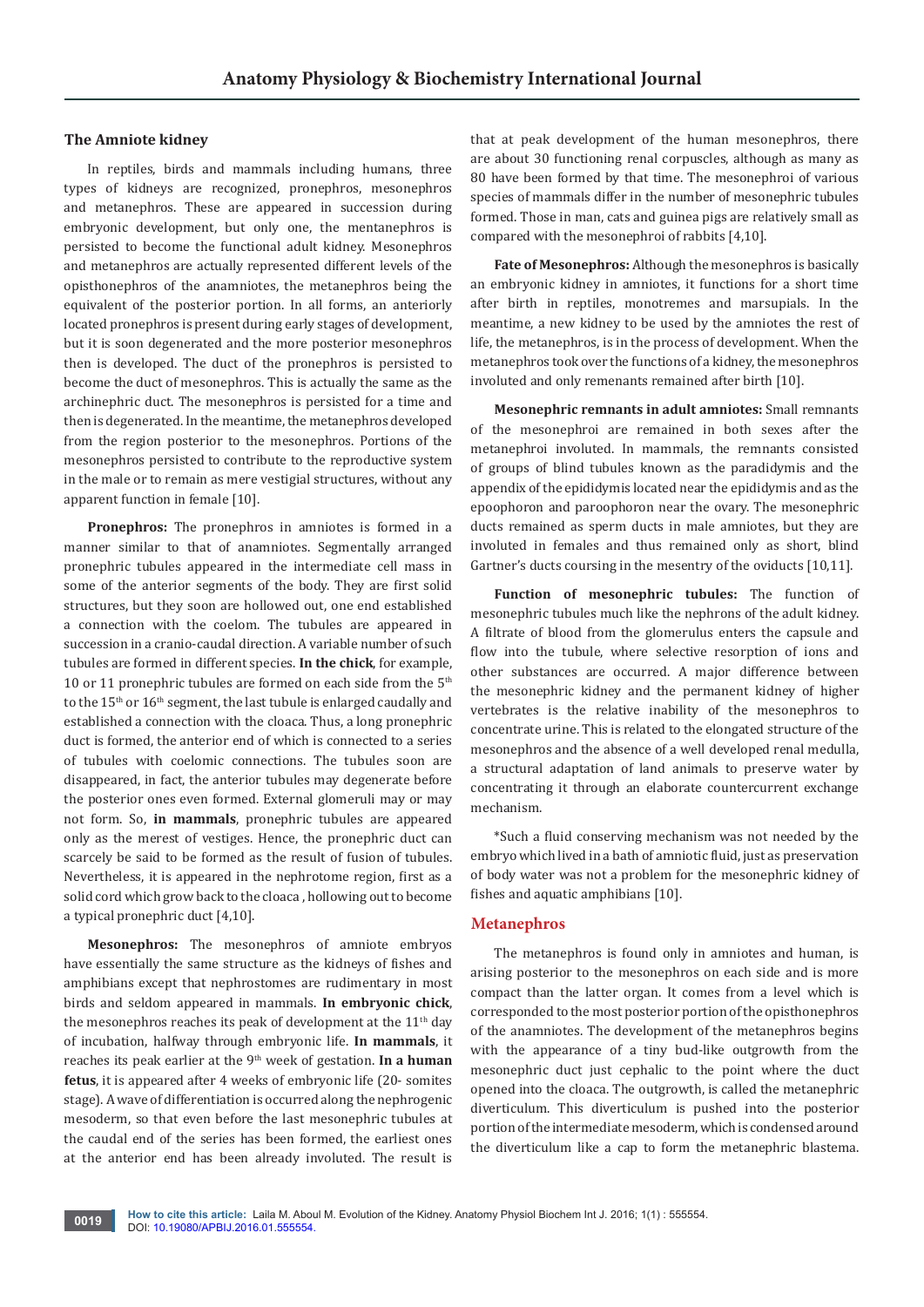Thus, the metanephric kidney had a dual origin, the metanephric diverticulum, which gives rise to the ureter, the renal pelvis and the collecting duct system and the intermediate mesoderm from which the tubular units of the kidney arose [11-13].

# **Differentiation of the metanephric tubules**

The metanephric blastema organize the metanephric tubules, they commence as S-shaped tubules. The upper arm of each tubule grows toward and finally opens into a collecting tubule. The lower arm is invaginated by a developing glomerulus to become a Bowman's capsule. The mammalian metanephros exhibits a greater organization than that of lower amniotes. The organization is the result of the formation of a long thin, U- shaped loop of Henle interposed between the proximal and distal convoluted tubules. As the loops of Henle elongated, they grow away from the surface of the kidney and toward the renal pelvis. The kidney therefore consisted of a cortex in which are concentrated the renal corpuscles and a medulla which consists of the hundreds of thousands of loops of Henle and common collecting tubules.

The loops of Henle and collecting tubules give the medulla a striated appearance in frontal section. They are aggregated into one or several conical lobes (pyramids), depending on the species. The pyramids are tapered to a bunt apex (renal papilla), projecting into the renal pelvis and are surrounded by extensions (the calyces) of the pelvis. Each collecting tubule drains a small number of metanephric tubules and then empties into the renal pelvis near the end of the papilla.

The metanephric tubules of reptiles have no loop of Henle, and those of birds have only a very short equivalent segment. So reabsorption of water in reptiles and birds also are occurred in the cloaca, into which the ureters are opened. The glomeruli in reptiles and birds are reduced in size and exhibited only two or three short vascular looped within Bowman's capsules [11-13].

**Comparative anatomy of metanephros:** The comparative anatomy of metanephros in amniotes are described [3,6,14].

**In reptiles**, the kidneys are restricted to the posterior half of the abdominal cavity and are usually confined to the pelvic region. They are generally small and compact but their surfaces are lobulated. They are elongated or slender in shape.

**In birds**, the kidneys were situated in the pelvic region of the body cavity and the two frequently united at their posterior ends. They are flat–shaped. Their surface is lobulated, deep fissures between the lobules are present, serving for the passage of the branches of the renal veins.

**In mammals** and human, the typical kidneys are compact beanshaped attached to the dorsal body wall. They are retroperitoneal. The ureter leaves the medial side at a depression called the hilum. At this point, a renal vein also leaves the kidney and a renal artery and nerves enter it. The metanephros is surrounded by a capsule

of connective tissue under which lie the cortex.

#### **Lobulation of vertebrate kidneys**

Many metanephric kidneys are lobulated as in reptiles, birds and others,each lobe consisted of clusters of many tubules. Lobulation is occurred also in human infants but later is disappeared during the first year after birth. Varying degrees of lobulation, however, on occasion, persisted through life [4].

## **Arterial supply of the vertebrate kidneys**

 In reptiles and birds, the arterial blood supply to the metanephric kidney, is via a series of two or more renal arteries of segmental origin. In mammals, there is usually a single renal artery, but it very often bifurcated before reaching the kidney. Upon entering the kidney of mammals, the renal artery divides into humerous branches which passed radially toward the cortex as interlobar arteries. At the base of the cortex, the interlobular arteries give off arcuate arteries which arch along the base of the cortex more or less parallel to the surface of the kidney. From the arcuate arteries arise tiny interlobular arteries which in turn, give off afferent glomerular arterioles terminating in glomeruli. Emerging from each glomerulus is an efferent arteriole which passes directly to a capillary bed surrounding the tubule. Emerging from the capillaries are arcuate veins. The kidney is drained by one or several renal veins.

The kidney of reptiles and monotremes is similar to a slight degree, to that of birds, also has an afferent venous supply via a renal portal system. The portal vessels terminate the same peritubular capillary beds as do the efferent glomerular arterioles [3,11].

## **Conclusion**

From this review, it can be concluded that the important factors in the evolution of the basic structure and function of the vertebrate kidney appeared to have been associated with body fluid – regulation, involving the maintenance of a constant water and salt content of the body. As the evolution of the vertebrate kidney illustrates how pronephric, mesonephric and metanephric kidneys are represented successful evolutionary responses to the surrounding environmental pressures.

#### **References**

- 1. [Dekel B, Amariglio N, Kaminski N, Schwartz A, Goshen E, et al. \(2002\)](http://www.ncbi.nlm.nih.gov/pubmed/11912257)  [Engraftment and differentiation of human metanephroi into functional](http://www.ncbi.nlm.nih.gov/pubmed/11912257)  [mature nephrons after transplantation into mice is accompanied](http://www.ncbi.nlm.nih.gov/pubmed/11912257)  [by a profile of gene expression similar to normal human kidney](http://www.ncbi.nlm.nih.gov/pubmed/11912257)  [development. J Am Soc Nephrol 13\(4\): 977-990.](http://www.ncbi.nlm.nih.gov/pubmed/11912257)
- 2. [Hickman CP, Roberts LS, Larson A \(2001\) Integrated principles of](http://www.usc.es/export/sites/default/gl/investigacion/grupos/malaterra/publicaciones/Invertebrados_Lecciones/PART_II_Hickmanx_Robertsx_Larson_Integrated_Principles_of_Zoology.pdf)  Zoology. The fourth part. (11<sup>th</sup> edn), Mc Graw Hill Company, New York, [San Fransisco, London, UK, pp. 110-118.](http://www.usc.es/export/sites/default/gl/investigacion/grupos/malaterra/publicaciones/Invertebrados_Lecciones/PART_II_Hickmanx_Robertsx_Larson_Integrated_Principles_of_Zoology.pdf)
- 3. Weichert CK (1970) Anatomy of The Chordates. (4<sup>th</sup> edn), Mc Graw Hill International Company Auckland, Bogoto, Guatemala, USA, pp. 250- 271.
- 4. Williams PL, Bannister LH, Berry MM, Collins P, Dyson M, et al. (1995)